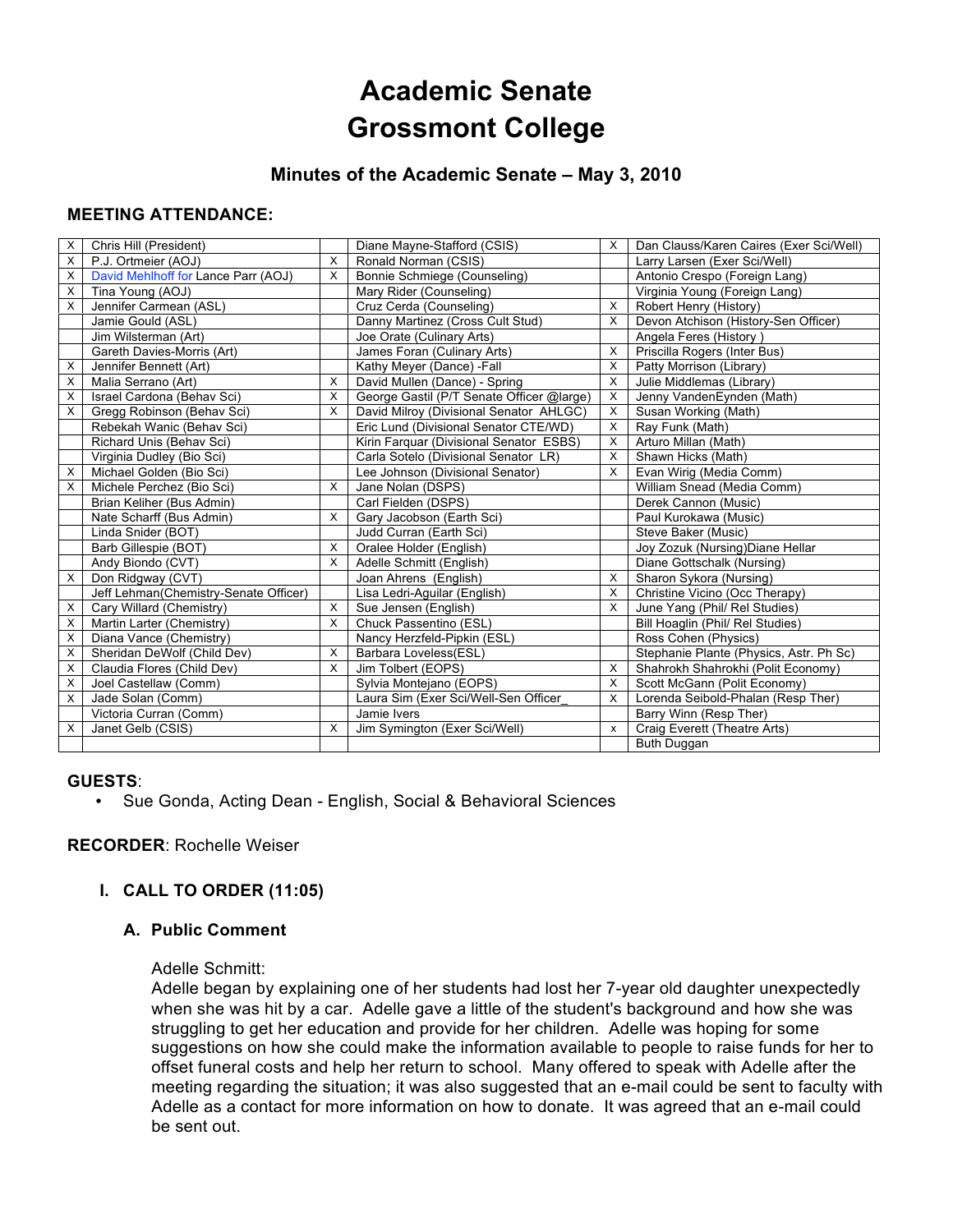## **B. Approval of Agenda**

A motion was made to approve the day's agenda with the following change: addition of the Accreditation Mid-term Report to the Information items. M/S/U Wirig/Morrison

### **C. Approval of Minutes from April 19, 2010**

A motion was made to approve the minutes from April 19, 2010. M/S/U Morrison/VandenEynden

## **II. PRESIDENT'S REPORT**

#### **A. Accreditation Mid-term Report**

Chris began by reviewing the 2007 site visit by the Accreditation Commission. She then reviewed the list of recommendations that were made by the commission. She explained that the upcoming mid-term report would include all the recommendations that were made as well as the Grossmont College (GC) responses to them. Discussion occurred regarding the SLO evaluation process and whether or not when assessing SLOs an evaluation would be "linked" to an individual faculty member based on the SLO. Chris explained that at various SLO retreats it was emphasized that the SLO evaluation language in the accreditation standards is related to participation by faculty in the SLO assessment process. It was noted that this was an issue both the Senate and AFT would be monitoring closely. Chris reviewed the remaining recommendations and encouraged the Senators to go to the Employee Intranet, www.gcccd.edu/intranet, to further review the mid-term report in preparation for the next meeting. She noted the report would be coming to the Senate for endorsement and was due to the Commission in October.

#### **B. Senate bylaws regarding committees**

Chris began by noting that at the Senate Officers Committee (SOC) meeting a discussion occurred regarding committees and how they are dealt with in the bylaws. The Senate by-laws currently list only the names of the standing committees (and those need to be corrected). Chris noted that there have been suggestions on providing more information on the committees in the by-laws and for term lengths and/or limits for service on committees. She also noted that it would help strengthen the connection of the committees to the Senate by developing regular reporting cycles. She mentioned that the SOC could develop some suggested language and bring it to the Senate in the fall for consideration. Such changes to the by-laws could include correcting current committee names, adding and removing committees, listing committee charges, listing the criteria for selecting committee members, listing the process for choosing committee chairs. Chris noted that any changes would require a majority vote in the Senate.

A discussion regarding term limits followed. Some comments were: senators liked having the selection criteria available as it would create transparency in the process; different term lengths for the different committees may be needed; they liked the idea of having new faculty involved in committees as it creates opportunity for them to see the process as well as fresh ideas for the committee; liked term length as opposed to term limits. Many felt that term limits would hinder some of the committees whose members might require multiple years to get up to speed (i.e. Curriculum Committee). It was mentioned that for continuity on the committee, perhaps a "vice chair" could shadow the committee chair for a year prior to the chair stepping down. Chris asked that if senators had more comments or input to please contact her.

#### **C. Announcements**

Chris noted for the committee reports neither Steve nor Martin had arrived, so the agenda would move to the Action Items.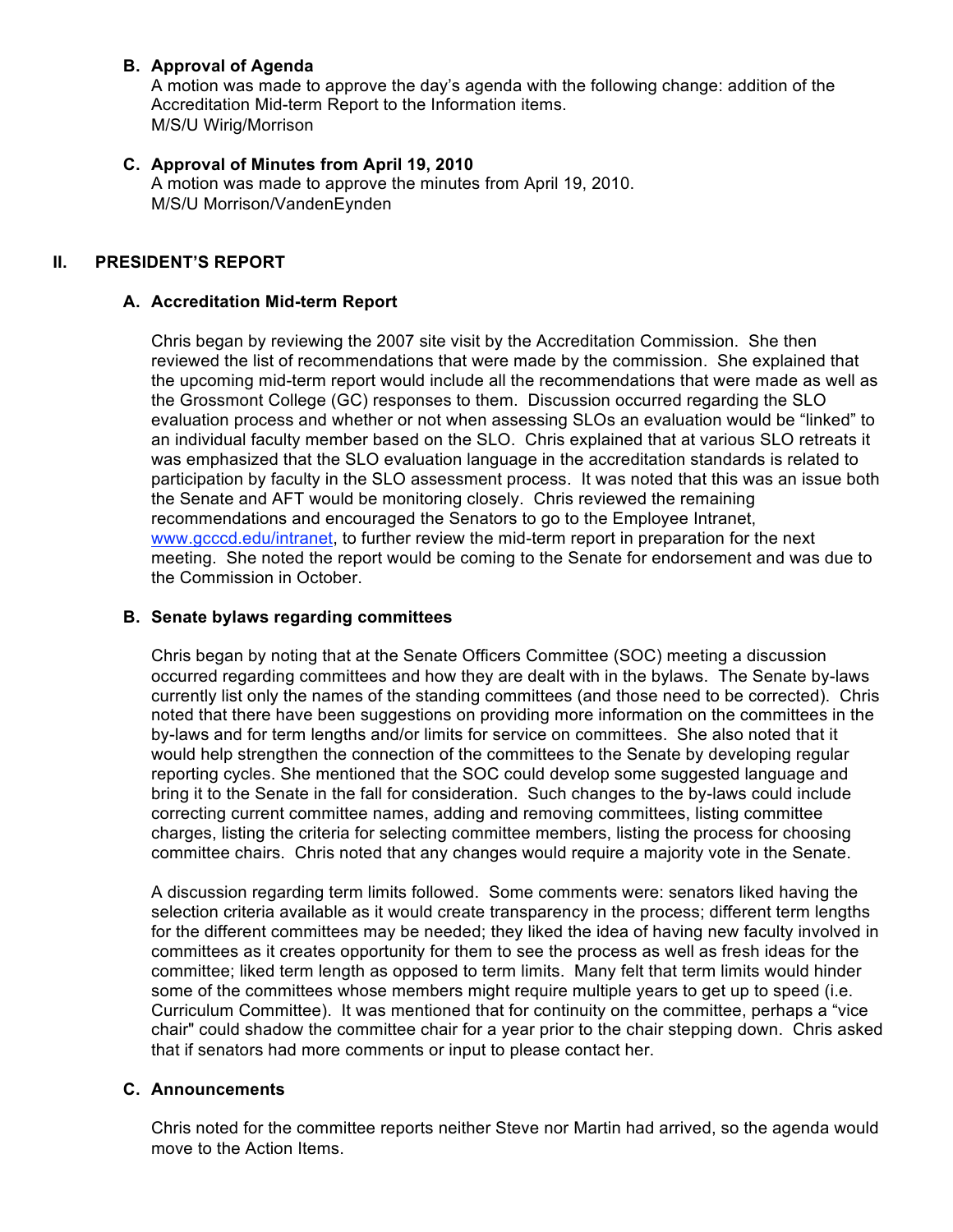#### **III. COMMITTEE REPORTS**

#### **A. Faculty Professional Development Committee**

No report given due to time constraints. This item will return at the next meeting.

#### **B. Program Review Committee**

Chris introduced Steve Davis, Chair of the Program Review Committee. Steve began by explaining that the committee had been working on the Program Review Handbook. Steve then reviewed the process the committee took in reworking the handbook. Steve noted that there were a few new questions added to the student survey. He explained that the data needed for the program review process can be accessed on the GCCCD intranet and the reports are downloadable to excel for use. Steve noted that there are people available to help analyze the data; please contact him and he can help or refer to other faculty who can. A discussion occurred regarding timelines for the departments and their Program Reviews; Steve noted a website would be available that would have when each department is due and who the Program Review contact is for the department. Steve noted that the Program Review process is being integrated with the annual and six-year department plans; this should allow for an easy reporting process of moving the information from one document to the next. Steve then explained that the Program Review Committee was working on a pilot program for a Faculty survey regarding their department. He explained that the committee would like to see the survey used to motivate discussion within the departments, not to be used in evaluating the departments or the chairs/coordinators. Discussion occurred regarding splitting the survey between full time and part-time faculty; Steve noted that the committee felt that keeping all the results together makes the results anonymous, further encouraging discussion. It was suggested that perhaps the departments could make that determination. It was noted that Program Review is a self study to evaluate how the departments are doing and the survey can be a helpful part of that.

#### **IV. ACTION ITEMS**

#### **A. Joint Academic Senates Letter to Editor**

Chris began by noting there had been a letter to the Editor of the Union Tribune from Chancellor Miles and the presidents from both Cuyamaca and Grossmont College. Chris explained that Beth Smith had drafted a letter that could be sent from the AS Presidents from the colleges throughout the county. Chris explained that other senates had seen and approved the letter. She then asked for a motion to put the letter on the table for consideration for endorsement and opened discussion. No discussion occurred and Chris then called for the question for endorsement by the Academic Senate of the letter. M/S/U Atchison/Milroy

#### **V. INFORMATION ITEMS**

#### **A. Distinguished Faculty Process**

Chris began by reviewing the new process for selecting Distinguished Faculty. She explained the process was new and still being reviewed and streamlined. A discussion occurred regarding the timing of sending the names to the deans and receiving the packet to be filled out; it was noted it would be very helpful to have the forms available on the internet and include an area to contact the Dean. Chris then noted that ADSOC would be discussing the entire awards process and the need to review it. Chris noted that an "Awards" page is available on the "Faculty/Staff" link on the college website. There were suggestions on additional information that could be included on this page, such as past recipients and a schedule of the awards cycle.